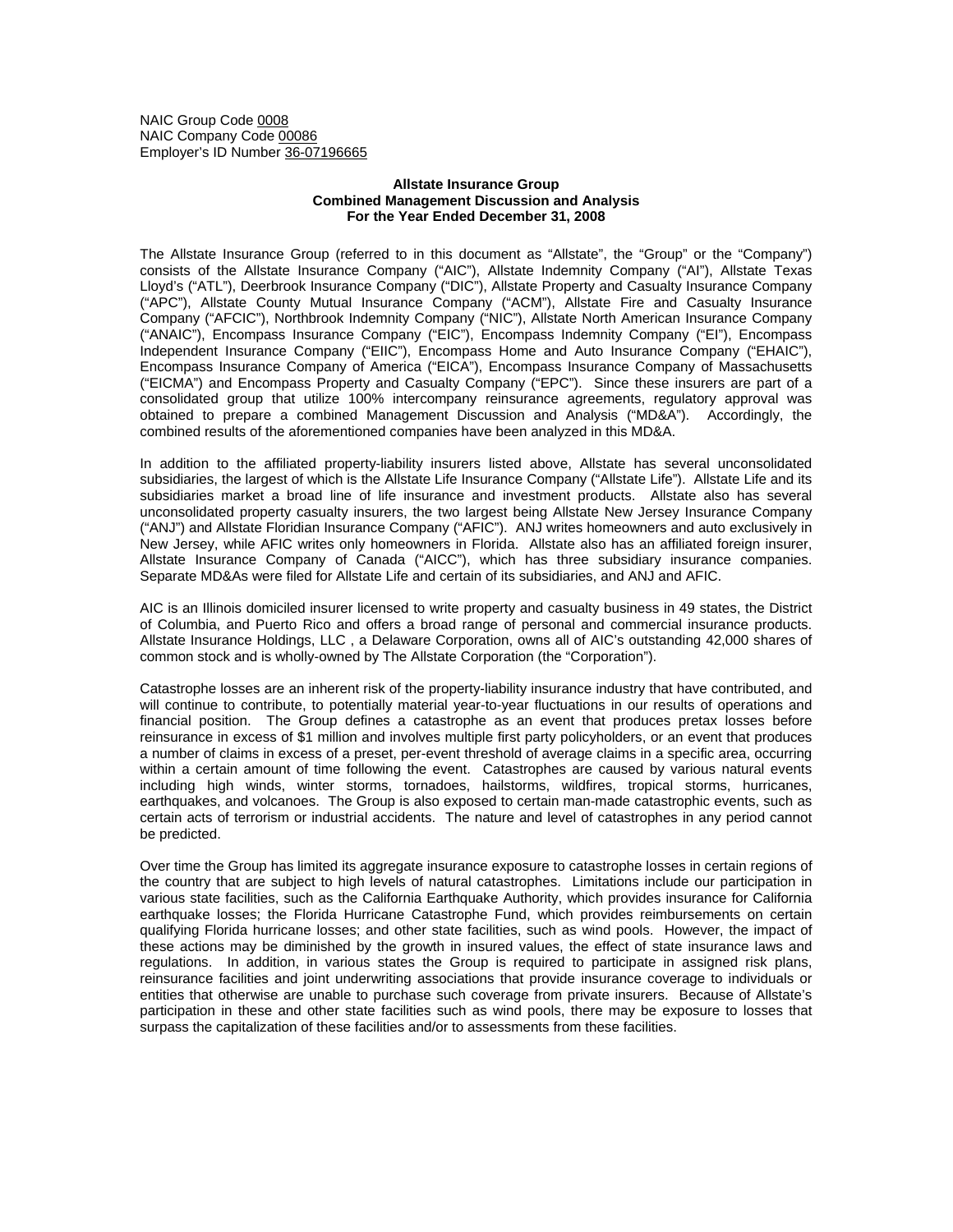Allstate continues to take actions to maintain an appropriate level of exposure to catastrophic events, including the following:

- A reduction of property policies in force ("PIF") in coastal management areas thereby lowering hurricane exposures. This includes Texas and Louisiana where the combination of reduced property PIF and ceded wind coverage in the coastal regions reduced our loss exposures to wind by 43.5% and 34.9%, respectively, below 2006 levels.
- Increased utilization of wind storm pools, including in Texas where Allstate cedes all wind exposure related to insured property located in all wind pool eligible areas along the coast including the Galveston Islands.
- No writing of new homeowners business in California, however, renewals of current policyholders will continue.
- Renewals are no longer offered on certain homeowners insurance policies in New York in certain down-state geographical locations.

Allstate is working for changes in the regulatory environment, including fewer restrictions on underwriting, recognizing the need for and improving appropriate risk based pricing and promoting the creation of government sponsored, privately funded solutions for large catastrophes. While the actions taken will be primarily focused on reducing the catastrophe exposure on property business, the impact on marketing auto lines will also be considered.

The Group believes the greatest areas of potential catastrophe losses due to hurricanes to generally be major metropolitan centers in counties along the eastern and gulf coasts of the United States. Generally, the average premium on a property policy near these coasts is greater than other areas. However, average premiums are not considered commensurate with the inherent risk of loss.

# **BUSINESS SEGMENTS**

The Company's property-liability operations consist of two business segments: Allstate Protection and Discontinued Lines and Coverages. Allstate Protection comprises two brands, the Allstate brand and Encompass® brand. Allstate Protection is principally engaged in the sale of personal property and casualty insurance, primarily private passenger auto and homeowners insurance, to individuals in the United States and Canada. Discontinued Lines and Coverages includes results from insurance coverage that Allstate no longer writes and results for certain commercial and other businesses in run-off. These segments are consistent with the groupings of financial information that management uses to evaluate performance and to determine the allocation of resources.

The Company maintains a comprehensive marketing approach throughout the U.S. Agency and management compensation and the overall strategies of the Allstate brand have been aligned to best serve our customers by basing certain incentives on Allstate brand profitability, PIF growth, retention, and sales of financial products. The Allstate brand is differentiated from competitors by offering a choice of products, including Allstate® Your Choice Auto Insurance ("YCA") with options such as safe driving deductibles and a safe driving bonus, Allstate® Your Choice Home ("YCH") with options such as claims-free bonus and greater ability to tailor insurance coverage and Allstate Blue<sup>sM</sup>, a non-standard auto product with features such as a loyalty bonus and roadside assistance coverage.

Both pricing and underwriting are designed to enhance the Company's competitive position and profit potential, and produce a broader range of premiums that is more refined than the range generated by the standard/non-standard model. Pricing sophistication which underlies our Strategic Risk Management program uses a number of risk evaluation factors including, to the extent legally permissible, insurance scoring based on information that is obtained from credit reports. The Company continues to expand the number of price points with successive rating program releases.

Substantially all of new and approximately 88% of renewal business written for Allstate brand auto are rated using our pricing sophistication methods. For Allstate brand homeowners, approximately 94% of new and 60% of renewal business written are rated using pricing sophistication methods. For Allstate brand auto and homeowners business, results indicate that over time, use of these methods has improved the mix of customers towards those who are considered high lifetime value that generally have better retention and more favorable loss experience.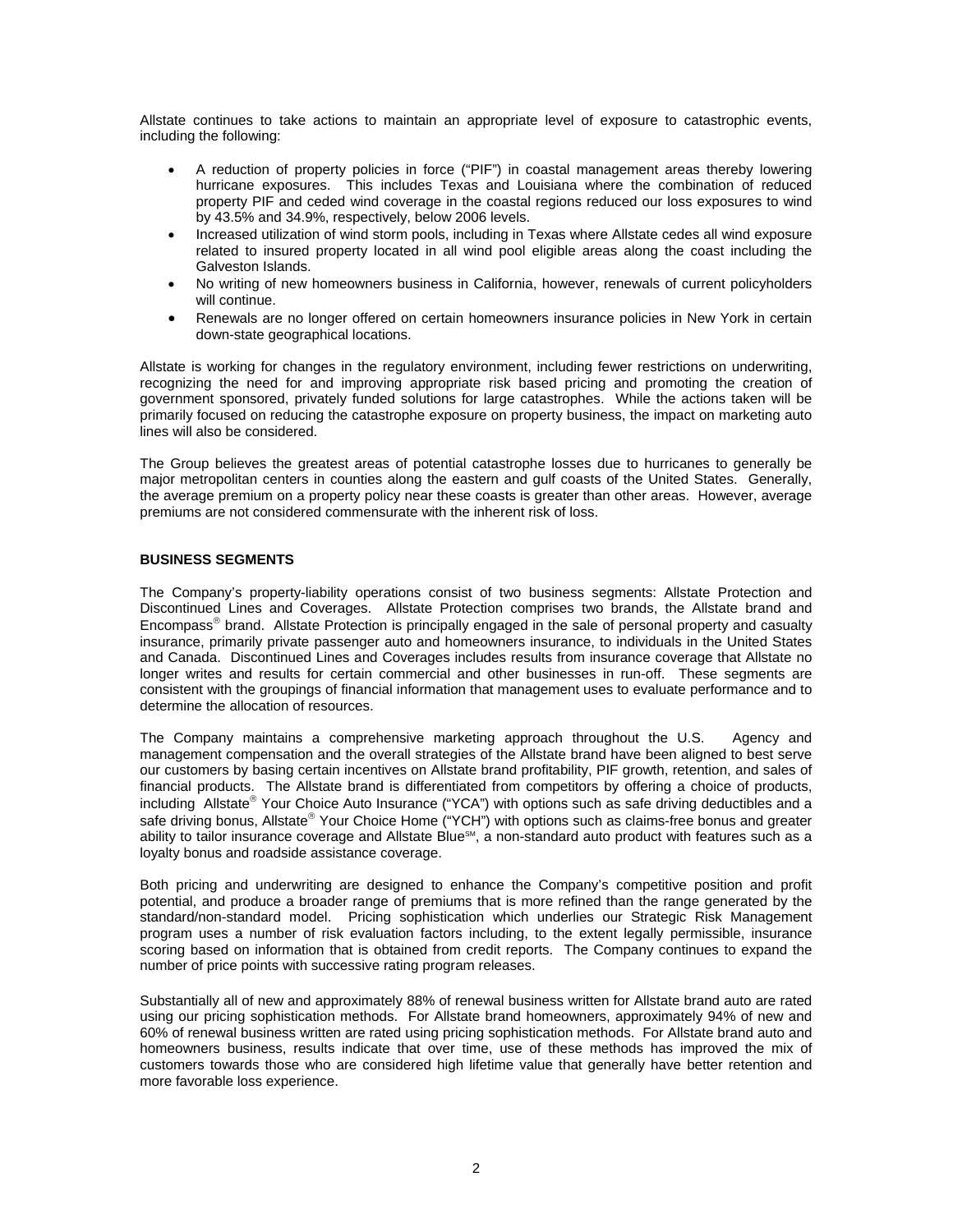Allstate is pursuing improvements in the overall customer experience through actions targeted to increase customer satisfaction and retention. These programs are designed around establishing customer service expectations and customer relationship building. Our claims strategy focuses on delivering fast, fair and consistent claim service while achieving loss cost management and customer satisfaction.

Allstate continues to enhance technology to integrate our distribution channels, improve customer service, facilitate the introduction of new products and services and reduce infrastructure costs related to supporting agencies and handling claims. These actions and others are designed to optimize the effectiveness of the distribution and service channels by increasing the productivity of the Allstate brand's exclusive agencies and direct channels.

Pricing of property products is typically intended to establish returns that are deemed acceptable over a long-term period. Losses, including losses from catastrophic events and weather-related losses (such as wind, hail, lightning and freeze losses not meeting the stated criteria to be declared a catastrophe), are accrued on an occurrence basis within the policy period. Therefore, in any reporting period, loss experience from catastrophic events and weather-related losses may contribute to negative or positive underwriting performance relative to the expectations that were incorporated into the products' pricing. Accordingly, property products are more capital intensive than other personal lines products.

The Discontinued Lines and Coverages segment includes results from insurance coverage that are no longer written and results for certain commercial and other businesses in run-off. The exposure to asbestos, environmental and other discontinued lines claims is reported in this segment. Management of this segment has been assigned to a designated group of professionals with expertise in claims handling, policy coverage interpretation, exposure identification and reinsurance collection. As part of its responsibilities, this group is also regularly engaged in policy buybacks, settlements and reinsurance assumed and ceded commutations.

## **FINANCIAL POSITION**

## **Cash and invested assets**

Allstate's investment strategy emphasizes safety of principal and consistent income generation, within a total return framework. This approach is designed to produce competitive returns over time, and to ensure financial strength and stability for paying claims, while maximizing economic value and surplus growth. We employ a strategic asset allocation model, which considers the nature of the liabilities and risk tolerances, as well as the risk and return parameters of the various asset classes in which we invest. The model's recommended asset allocation, along with duration and liquidity considerations, guides our initial asset allocation. This is further adjusted based on an analysis of other potential market opportunities available. Portfolio performance is measured against benchmarks at target allocation weights.

As a result of tactical decisions in managing the portfolio, the Company may sell securities during the period in which fair value has declined below amortized cost for fixed income securities or cost for equity securities. The Company has a comprehensive portfolio monitoring process to identify and evaluate investments whose carrying value may be other-than-temporarily impaired.

The composition of the investment portfolio at December 31 was:

| (in millions)                 |    | 2008   | 2007         |
|-------------------------------|----|--------|--------------|
| <b>Bonds</b>                  | \$ | 22,129 | \$<br>27,981 |
| <b>Preferred stocks</b>       |    | 233    | 612          |
| Common stocks                 |    | 6,511  | 8,021        |
| Mortgage loans on real estate |    | 104    | 795          |
| Real estate                   |    | 310    | 292          |
| Cash and cash equivalents     |    | 742    | 278          |
| Short-term investments        |    | 320    | 101          |
| Other invested assets         |    | 2,641  | 1,885        |
|                               |    |        |              |
| Total                         | S  | 32,990 | \$<br>39,965 |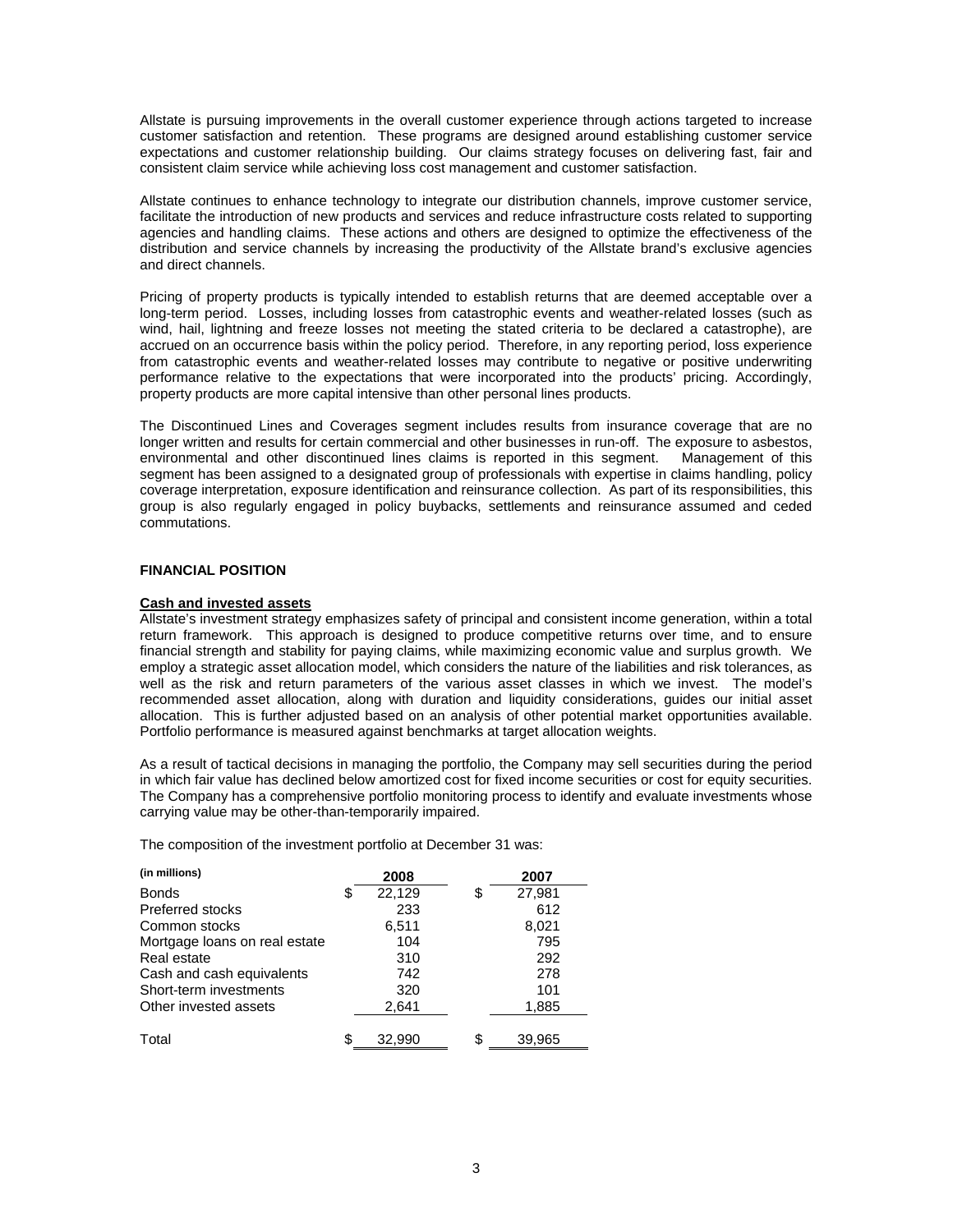Cash and invested assets decreased 17.5%, or \$6.9 billion, primarily due to dividends paid to the Corporation, other-than-temporary impairment writedowns caused by market conditions and lower underwriting results.

## **Bonds**

The Group's bond portfolio consists of U.S. government bonds, municipal bonds, corporate bonds, asset-backed securities ("ABS") and mortgage-backed securities ("MBS"). Allstate generally holds its bonds to maturity, but has classified all bonds as available for sale to allow maximum flexibility in portfolio management.

Municipal bonds totaled \$17.0 billion at December 31, 2008 compared to \$16.8 billion at December 31, 2007. Municipal bonds, including tax-exempt and taxable securities, comprise \$17.0 billion, or 76.9%, of the bond portfolio at December 31, 2008. The municipal bond portfolio at December 31, 2008 consisted of 4,490 issues from 1,949 issuers. The largest exposure to a single issuer was 1% of the municipal bond portfolio. Corporate entities were the ultimate obligors of 12% of the municipal bond portfolio.

Corporate bonds totaled \$1.6 billion at December 31, 2008 compared to \$3.4 billion at December 31, 2007. As of December 31, 2008, the portfolio also contained \$559 million of privately placed corporate obligations, compared with \$1.6 billion at December 31, 2007. Privately placed securities primarily consist of corporate issued senior debt securities that are in unregistered form and are directly negotiated with the borrower. All privately placed corporate securities are rated by the National Association of Insurance Commissioners ("NAIC") Securities Valuation Office based on information provided to them and are also internally rated. Additionally, 40.7% of the privately placed corporate securities in our portfolio are rated by an independent rating agency.

ABS totaled \$1.5 billion at December 31, 2008 compared to \$3.0 billion at December 31, 2007. Credit risk is managed by monitoring the performance of the collateral. In addition, many of the securities in the ABS portfolio are credit enhanced with features such as over-collateralization, subordinated structures, reserve funds, guarantees and/or insurance. A portion of the ABS portfolio is also subject to interest rate risk since ultimate realized yields are affected by the rate of prepayment of the underlying assets.

The Company identified it had exposure to subprime residential mortgage related risk in the form of asset-backed residential mortgage-backed securities ("ABS RMBS"). The ABS RMBS portfolio includes securities that are collateralized by mortgage loans issued to borrowers that cannot qualify for prime or alternative financing terms due in part to an impaired or limited credit history. It also includes securities that are collateralized by certain second lien mortgages regardless of the borrower's credit profile. At December 31, 2008, the ABS RMBS portfolio had net unrealized losses of \$393 million, of which \$397 million were gross unrealized losses and \$4 million were gross unrealized gains. At December 31, 2007, the ABS RMBS portfolio had net unrealized losses of \$126 million, of which \$136 million were gross unrealized losses and \$10 million were gross unrealized gains.

The Company continues to believe that the unrealized losses on these securities are not predictive of the ultimate performance of the underlying collateral. In the absence of further deterioration in the collateral relative to its positions in the securities' respective capital structures, which could be other than temporary, the unrealized losses should reverse over the remaining lives of the securities.

MBS totaled \$1.1 billion at December 31, 2008 compared to \$2.6 billion at December 31, 2007, of which 93.7% were investment grade in 2008. The credit risk associated with MBS is mitigated due to the fact that 73.1% of the portfolio consists of securities that were issued by, or have underlying collateral that is guaranteed by U.S. government agencies or U.S. government sponsored entities. The MBS portfolio is subject to interest rate risk since price volatility and the ultimate realized yield are affected by the rate of prepayment of the underlying mortgages.

At December 31, 2008, 93.2% of the consolidated bond portfolio was rated investment grade, which is defined as a security having a rating from the NAIC Securities Valuation Office rating of 1 or 2; a rating of Aaa, Aa, A or Baa from Moody's or a rating of AAA, AA, A or BBB from S&P, Fitch or Dominion; or a comparable internal rating. There were no material changes in the investment mix or, quality distribution from the prior year.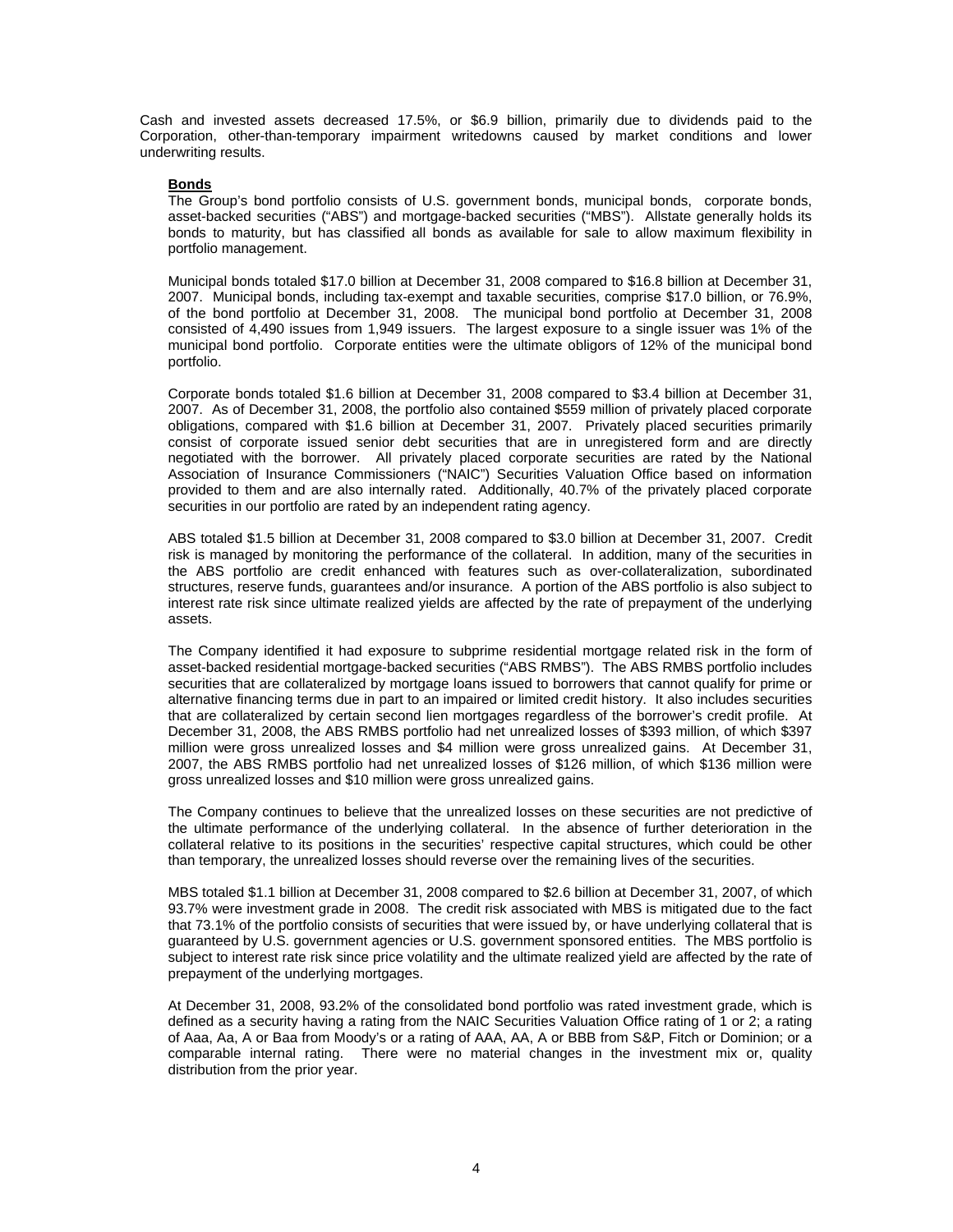Bonds are carried at amortized cost. The fair value of bonds was \$20.9 billion and \$28.5 billion at December 31, 2008 and 2007, respectively. At December 31, 2008, unrealized net capital losses on the bond portfolio, which are measured as the difference between statement value and fair value, were \$1.2 billion compared to unrealized net capital gains of \$468 million as of December 31, 2007.

The ratings of securities in the Company's portfolio are influenced by many factors, including the impact of the economic environment on individual securities. The Investment Manager closely monitors the bond portfolio for ratings changes or other declines in value that are other than temporary. Fixed income securities are placed on non-accrual status when they are in default or when the timing or receipt of principal or interest payments are in doubt. Write-downs of bonds are recorded when the decline in value is considered to be other than temporary.

## **Equity securities**

Equity securities include common and non-redeemable preferred stocks, and investments in affiliates. The \$1.9 billion decrease in common stocks was attributable to the current market conditions and a decrease in subsidiaries' underlying book value.

## **Mortgage loans on real estate**

Allstate's investment in mortgage loans decreased from \$795 million at December 31, 2007 to \$104 million at December 31, 2008. The decrease was primarily the result of an intercompany transfer of loans between AIC and Allstate Life of \$634M as part of the enterprise asset reallocation strategy. The Company closely monitors the commercial mortgage loan portfolio on a loan-by-loan basis. Loans with an estimated collateral value less than the loan balance, as well as loans with other characteristics indicative of higher than normal credit risks, are reviewed at least quarterly for purposes of establishing valuation allowances and placing loans on non-accrual status as necessary. The underlying collateral values are based upon either discounted property cash flow projections or a commonly used valuation method that utilizes a one-year projection of expected annual income divided by a market based expected rate of return.

# **Short-term investments**

The short-term investment portfolio was \$320 million and \$101 million at December 31, 2008 and 2007, respectively. Allstate invests available cash balances primarily in taxable short-term securities having a final maturity date or redemption date of less than one year.

#### **Other invested assets**

Allstate's other invested asset portfolio increased \$756 million, or 40.1%, from \$1.9 billion to \$2.6 billion from prior year driven primarily by the addition of a \$400 million surplus note from Allstate Life and a \$350 million increase in receivables for securities due to the high volume of sale trades near the end of December. All of the receivables were settled in January.

# **Other assets**

The Company is in a current federal income tax recoverable position of \$713 million at December 31, 2008. In the prior year, the Company was in a payable position of \$2.7 million. The change was primarily related to the decrease in net income. Net deferred tax asset increased \$292 million, \$225 million of which was driven by an accounting permitted practice approved by the Illinois Division of Insurance. The permitted practice increased the amount of deferred tax assets that can be recognized as an admitted asset and included in statutory surplus to the lesser of deferred taxes that can be realized within three years or 15% of adjusted statutory surplus.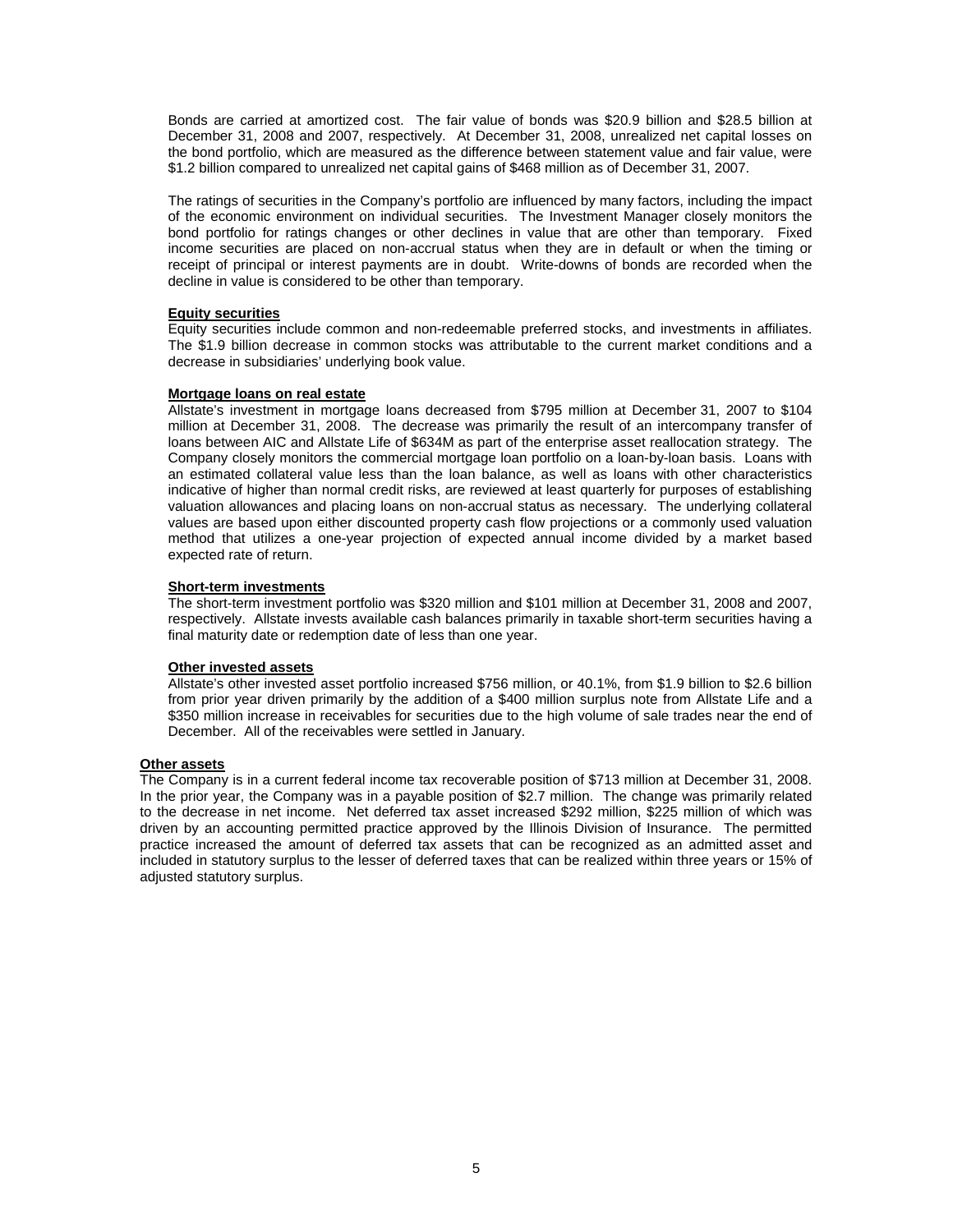# **Reserves for losses and loss adjustment expenses**

Activity in the reserve for losses and loss adjustment expenses, on a net basis, was summarized as follows at December 31:

| (in millions)          | 2008         |    | 2007   |
|------------------------|--------------|----|--------|
| Balance at January 1   | 14,232<br>S. | \$ | 14,346 |
| Current year           | 18,197       |    | 16,326 |
| Prior years            | 212          |    | (82)   |
| <b>Total incurred</b>  | 18,409       |    | 16,244 |
| Paid related to:       |              |    |        |
| Current year           | 11,609       |    | 10,356 |
| Prior years            | 6,168        |    | 6,002  |
| Total paid             | 17,777       |    | 16,358 |
|                        |              |    |        |
| Balance at December 31 | 14,864<br>S  | S  | 14,232 |

Incurred losses and loss adjustment expenses attributable to insured events of prior years were \$212 million and \$(82) million as a result of the reestimation of unpaid losses and loss adjustment expenses for the years ending December 31, 2008 and 2007, respectively. During 2008, incurred losses and loss adjustment expenses related to prior years were primarily composed of litigation settlements and catastrophe losses. During 2007, incurred losses and loss adjustment expenses related to prior years were primarily composed of net decreases in auto reserves due to claim severity development that was better than expected, partially offset by increases in environmental reserves.

## **Other liabilities**

Aggregate write-ins for liabilities decreased \$1.68 billion, or 80.23%, primarily the result of decreased securities lending transactions due to reduced loan activity.

## **Capital and surplus**

The following table summarizes Allstate's capital position at the end of the last two years.

| (in millions)                                 | 2008   | 2007   |
|-----------------------------------------------|--------|--------|
| Common capital stock                          |        |        |
| Gross paid in and contributed surplus         | 3.364  | 2.358  |
| Unassigned funds (surplus)                    | 9,638  | 15,656 |
| Aggregate write-ins for special surplus funds | 29     | 29     |
|                                               |        |        |
| Total surplus as regards policyholders        | 13,035 | 18.047 |

Total surplus as regards policyholders decreased 27.8%, or \$5.0 billion, and was comprised of the following main items:

- \$3.4 billion in dividends paid to the Corporation.
- \$2.5 billion decrease in unrealized capital gain due to a \$1.2 billion decrease in affiliated common stock, primarily from the increased investment in ALIC in the form of a \$1.4 billion capital contribution, a \$1.1 billion decrease in unaffiliated common stock, and a \$510 million decrease from bonds (LOCOM adjustment). These amounts were partially offset by a \$703 million increase in deferred tax on unrealized losses.
- \$879 million in additional minimum pension liability.
- \$369 million decrease in deferred income tax driven by decreases from the tax effect of unrealized losses (\$703 million) and additional minimum pension liability (\$458 million), partially offset by an increase of \$791 million in net deferred tax assets.

Offsetting these decreases were a \$1.0 billion capital contribution from the Corporation, \$687 million of net income for the year, and a \$434 million decrease in non-admitted assets.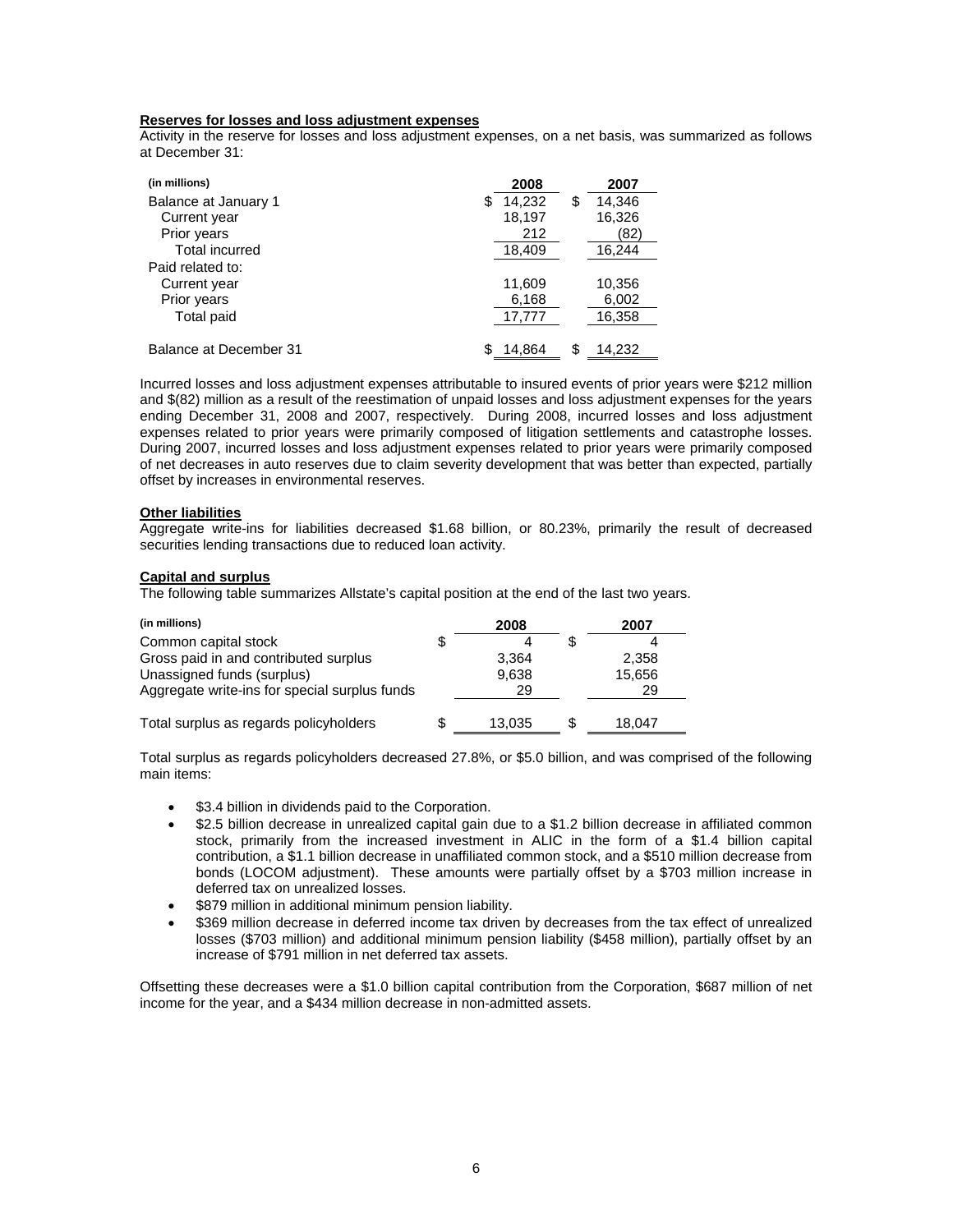# **RESULTS OF OPERATIONS**

| (in millions)                                                                               | 2008         | 2007         |
|---------------------------------------------------------------------------------------------|--------------|--------------|
| Premiums earned                                                                             | \$<br>24,776 | \$<br>25,063 |
| Losses incurred                                                                             | 15,233       | 13,298       |
| Loss expenses incurred                                                                      | 3,086        | 2,946        |
| Other underwriting expenses incurred                                                        | 6,210        | 6,449        |
| Total underwriting deductions                                                               | 24,619       | 22,693       |
| Net underwriting gain (loss)                                                                | 157          | 2,370        |
| Net investment income earned                                                                | 1,439        | 2,636        |
| Net realized capital gains (losses)                                                         | (860)        | 989          |
| Net investment gain (loss)                                                                  | 579          | 3,625        |
| Total other income                                                                          | 213          | 224          |
| Net income, after dividends to policyholders but before<br>federal and foreign income taxes | 949          | 6,219        |
| Federal and foreign income taxes incurred                                                   | 253          | 1,345        |
| Net income                                                                                  | \$<br>696    | \$<br>4,874  |

## **Net underwriting gain**

The decrease in underwriting gain was primarily due to increased catastrophe losses, increases in auto severities, increases in homeowners loss frequencies and unfavorable prior year reserve reestimates in the current year compared to favorable prior year reserve reestimates in 2007. These increases were partially offset by favorable auto loss frequencies and higher standard auto average premium.

The Discontinued Lines and Coverages segment generated an underwriting loss of \$25 million in 2008 primarily related to a \$13 million unfavorable reestimate of reserves as a result of the annual third quarter ground-up reserve review and an \$8 million reestimate of asbestos reserves.

#### **Net investment income earned**

Net investment income earned decreased from \$2.6 billion in 2007 to \$1.4 billion in 2008. The change was primarily due to the decrease of \$1.1 billion in dividend income from AIC's subsidiaries with only \$3.1 million in dividend income in 2008 compared to \$1.1 billion in 2007. In addition, interest income on fixed income securities decreased \$193 million. The average cash and invested asset base decreased approximately 10.6%, reflecting dividends to the Corporation.

#### **Net realized capital gains (losses)**

Net realized capital gains of \$989 million in 2007 decreased \$1.8 billion resulting in net realized capital losses of \$860 million in 2008. This dramatic change was primarily due to the broad S&P 500 market decrease of 38.5% in 2008 as well as impairments, while the 2007 results reflected harvesting of gains accumulated through positive equity returns in previous years. The fixed income portfolios were impacted by the credit crisis and severe widening of spreads. The risk mitigation program implemented in 2008 helped offset some of the losses through the use of derivatives.